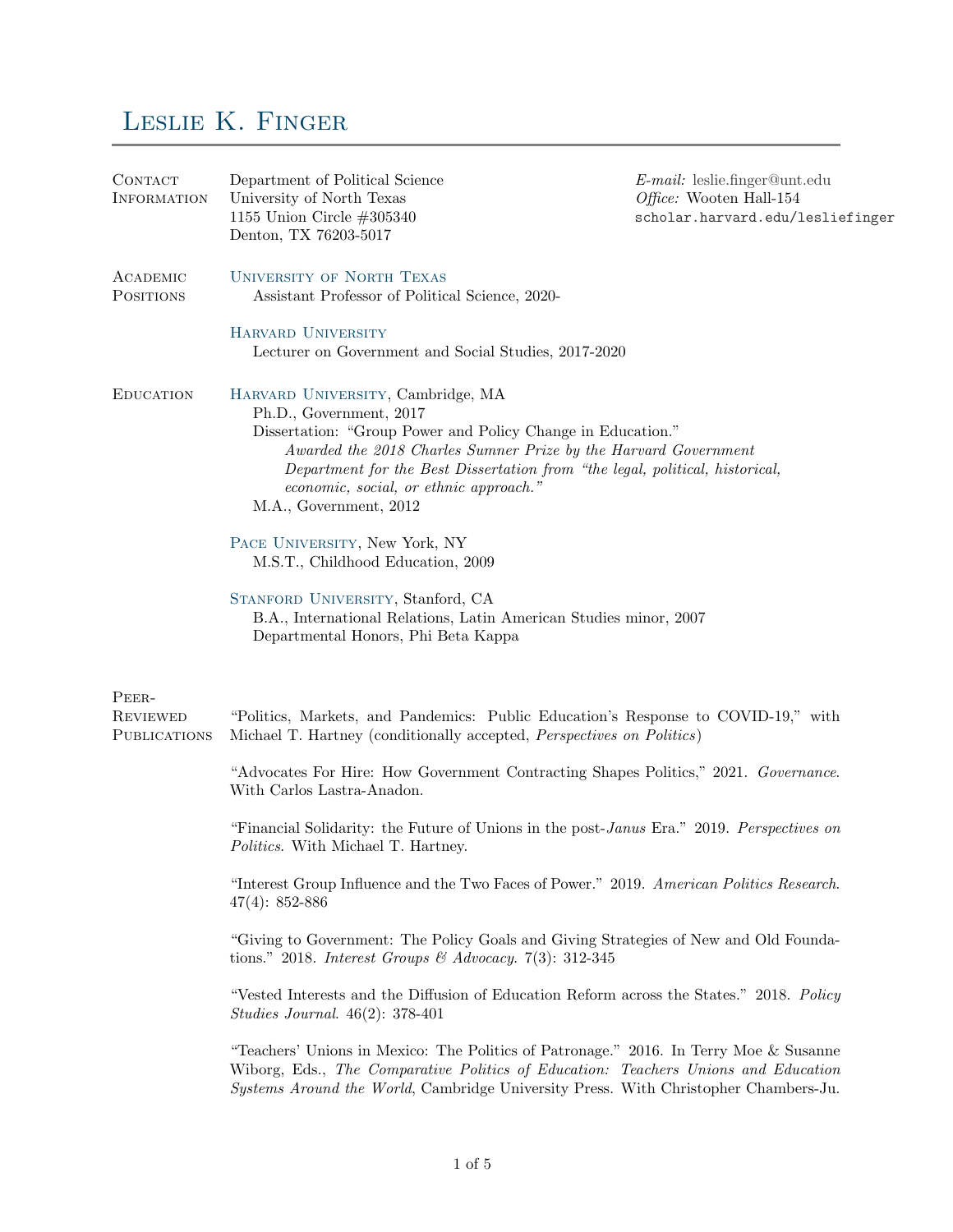"From Proposal to Policy: Social Movements and Teachers' Unions in Latin America." 2015. Prospects: Quarterly Review of Comparative Education. 45(3): 365-378. With Julián Gindin.

Book Reviews "Making Social Welfare Policy in America: Three Case Studies since 1950, Edward D. Berkowitz." Forthcoming. Political Science Quarterly.

> "Citizens by Degree: Higher Education Policy and the Changing Gender Dynamics of American Citizenship." December 2018. Perspectives on Politics. 26(4): 1187-1189.

WORKING "Policy Feedback and the Polarization of Interest Groups," with Sarah Reckhow (revise & PAPERS resubmit, State Politics & Policy Quarterly)

> "DCPS or Sidwell Friends? How Politician Schooling Choices Affect Voter Evaluations," with Thomas Gift (under review)

> "Advocacy Groups, Policy Subsidies & Policy Change: The Case of Teacher Evaluations"

Other "The Politics of School from Home." The Science of Politics podcast. January 13, 2021. **PUBLICATIONS** [link](https://www.niskanencenter.org/the-politics-of-school-from-home/)

and Media

"What determined if schools reopened? How many Trump voters were in a district." The Washington Post. November 20, 2020. With Michael T. Hartney. [link](https://www.washingtonpost.com/outlook/2020/11/10/partisanship-schools-reopening-virus-trump-unions/?fbclid=IwAR3vURQxQ36_qfJBbFj9BjiW-zx8lO0RZESDkAtDYDJ5nLwuA_bfviIByV4)

"Remote or In-Person Reopening Decisions Are Linked to Trump 2016 Vote Share, Catholic School Presence, a New Study Finds." Education Next. October 29, 2020. With Michael T. Hartney. [link](https://www.educationnext.org/remote-in-person-reopening-decisions-linked-to-trump-2016-vote-share-catholic-school-presence-new-study/)

"Walmart Heirs Shift From Red To Purple: The Evolving Political Contributions Of The Nation's Richest Family." *HistPhil.* June 3, 2019. With Sarah Reckhow. *Link* 

"Some People Want Lottery-Based Admissions. That's a Terrible Idea." The Chronicle of Higher Education. April 1, 2019. With Thomas Gift. *Link* 

"Interest groups' influence on policy comes through the presence of faithful legislative allies – not gifts to their campaigns." London School of Economics USAPP - American Politics and Policy. February 28, 2019. [link](http://bit.ly/2Ua2cG0)

"How Teach for America Shapes State Education Policy." The Education Exchange: An EducationNext Podcast. Episode 75. January 19, 2019. [link](https://www.educationnext.org/education-exchange-how-teach-for-america-shapes-state-education-policy/)

"Giving To Government: Foundation Grants To State Education Agencies." HistPhil. November 19, 2018. [link](https://histphil.org/2018/11/19/giving-to-government-foundation-grants-to-state-education-agencies/)

"Do Strikes Signal Union Strength?" Education Next. March 21, 2018. [link](https://www.educationnext.org/does-labor-activism-signal-union-strength-west-virginia/)

"How Friedrichs Saved Public Sector Unions - But Not In The Way You Think." Edu $cation$  Next. April 6, 2016. [link](http://educationnext.org/how-friedrichs-saved-public-sector-unions-but-not-in-the-way-you-think/)

"Promoting Education Quality: The Role of Teachers' Unions in Latin America," with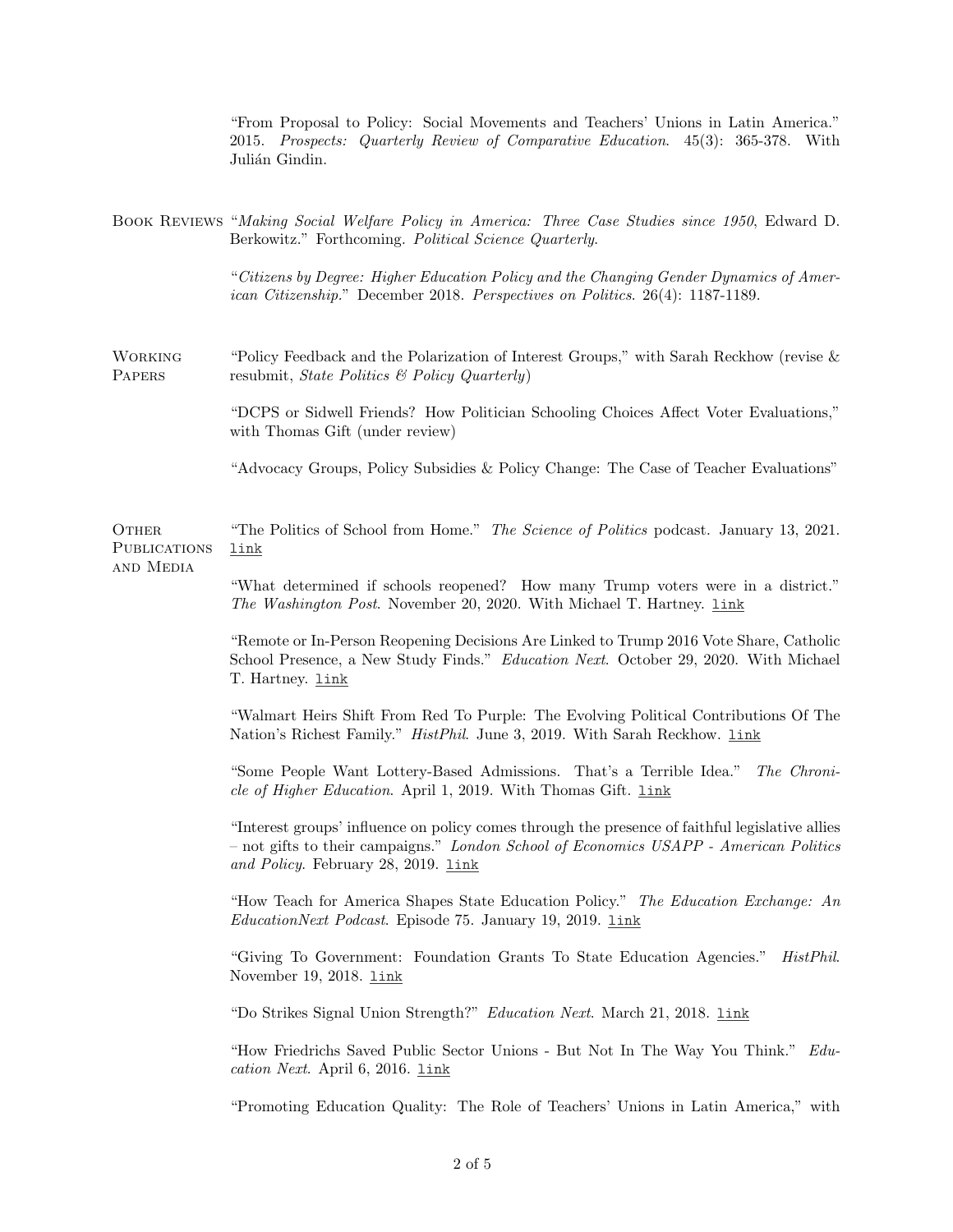Julián Gindin. Background paper commissioned for the *EFA Global Monitoring Report*  $2013/14$ , Teaching and learning: Achieving quality for all. UNESCO. Link

"Bˆonus de SP n˜ao deve morrer com o de NY," [S˜ao Paulo's teacher bonus shouldn't die with New York's Op-ed published in the Folha de São Paulo. August 5, 2011. Link

SELECTED Program on Education Policy and Governance (PEPG). February 2020. **PRESENTATIONS** American Political Science Association Conference. August 2019 (Washington, D.C.), August 2018 (Boston), September 2017 (San Francisco), September 2016 (Philadelphia). American Educational Research Association (AERA) Conference. April 2019 (Toronto). April 2018 (New York). Center on Philanthropy and Civil Society Junior Scholars Forum. Stanford. June 2018. Association for Research on Nonprofit Organizations and Voluntary Action (ARNOVA) Annual Conference, Grand Rapids, MI. November 2017. Workshop on the Political Economy of Education Reform, Centro de Investigación y Docencia Económicas (CIDE), Mexico City. February 2017. Politics of Education Workshop, University of Konstanz, Germany. 2016. Midwest Political Science Association (MPSA) Conference, Chicago. 2014. Workshop on Methodological Approaches to the Study and Evaluation of Social Policy and Programs at the Local Level, Havana, Cuba. 2012 Research Lemann Brazil Research Fund, Harvard University, 2017- , with Emmerich Davies, Jonathan Grants Phillips, and Julia Coyoli GSAS Dissertation Completion Fellowship, Harvard University, 2016-2017 Committee on General Scholarships Traveling Fellowship, Harvard University, 2014 Institute for Quantitative Social Sciences Research Grant, Harvard University, 2014 Center for American Politics Seed Grant, Harvard University, 2014 Pedro Pick Fellowship, Harvard University, 2013 Kenneth Maxwell Summer Research Travel Grant, Harvard University, 2011 Tinker Field Research Grant, Harvard University, 2011 Prizes and Charles Sumner Dissertation Prize, awarded by Harvard Government Department, 2018 **AWARDS** Bok Center Certification of Distinction in Teaching, Fall 2012, Spring 2018, Fall 2018 (x2 - awarded for both seminars), Fall 2019 (x2 - awarded for both seminars)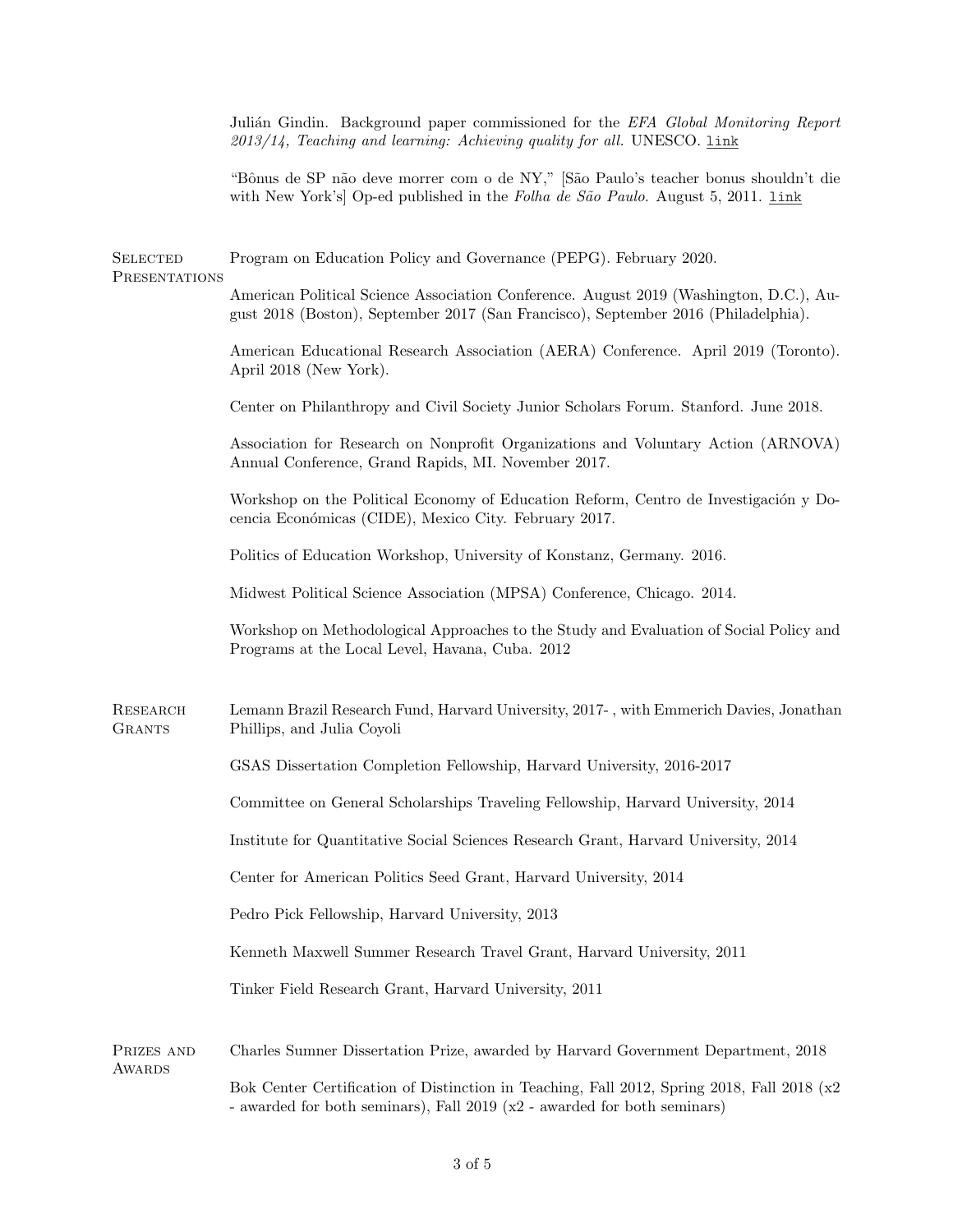|                                      | Americorps grant for masters in education, 2008 and 2009                                                                                                                                                                                                                                                                                                                                                                                           |  |
|--------------------------------------|----------------------------------------------------------------------------------------------------------------------------------------------------------------------------------------------------------------------------------------------------------------------------------------------------------------------------------------------------------------------------------------------------------------------------------------------------|--|
|                                      | Teacher of the Month, Middle School 322, June 2008 and September 2008                                                                                                                                                                                                                                                                                                                                                                              |  |
|                                      | Grants for classroom materials, Teacher's Aid Program and DonorsChoose.org, 2009                                                                                                                                                                                                                                                                                                                                                                   |  |
|                                      | Firestone Medal for Excellence in Undergraduate Research, awarded for thesis, "Transi-<br>tions, Tactics and Ideology: The Strategic Moderation of the Chilean Socialist Party," 2007                                                                                                                                                                                                                                                              |  |
|                                      | Community Writing Project Prize, for excellence in writing for public service, for "Ed-<br>ucation in East Palo Alto," 2005                                                                                                                                                                                                                                                                                                                        |  |
| <b>COURSES</b>                       | <b>UNIVERSITY OF NORTH TEXAS</b><br>PSCI 2316: Honors U.S. and Texas Government, Spring 2021<br>PSCI 3300: Political Science Research Methods, Fall 2020, Spring 2021                                                                                                                                                                                                                                                                              |  |
|                                      | HARVARD UNIVERSITY<br>GOV 93c: Public Policy Practicum, Spring 2020<br>SOC-STD 98QB: Democracy and Education in America, Fall 2017, 2018, 2019<br>GOV 94LF: Philanthropy, Non-Profits and the Politics of Education in America, Fall<br>2017, 2018, 2019<br>GOV 97: The Sophomore Tutorial, Spring 2018, 2019, 2020 (designed and managed<br>course with Prof. Enos; also taught in 2018 and 2019)                                                 |  |
| <b>ADVISING</b><br><b>EXPERIENCE</b> | Senior Thesis Advisor, Harvard Social Studies Committee, 2013-2014, 2016-2020<br>Senior Thesis Advisor, Harvard Government Department, 2012-2013, 2017-2019<br>Masters Thesis Advisor, Harvard Extension School, 2018-2019<br>Resident Tutor, Harvard Dudley House Co-op undergraduate residence, 2013-2014, 2015-<br>2018                                                                                                                         |  |
| <b>SERVICE</b>                       | Co-Founder and President-Elect of the American Political Science Association (APSA) Ed-<br>ucation Politics and Policy Section, 2019-                                                                                                                                                                                                                                                                                                              |  |
|                                      | Founder and Chair of the APSA Education Politics and Policy Related Group (first-ever<br>APSA organized group for scholars interested in the politics of education), 2017-2019                                                                                                                                                                                                                                                                     |  |
|                                      | Founder and Coordinator of the Program on Education Policy and Governance (PEPG)<br>Research and Writing Colloquia, 2016-2020                                                                                                                                                                                                                                                                                                                      |  |
|                                      | Harvard Department of Government Equity, Diversity and Inclusion Committee Task Force,<br>2019-2020                                                                                                                                                                                                                                                                                                                                                |  |
|                                      | Harvard Department of Government Climate Change Committee, Subcommittee on Teach-<br>ing and Training, 2018-2019                                                                                                                                                                                                                                                                                                                                   |  |
|                                      | Reviewer for: American Educational Research Journal, American Journal of Political Sci-<br>ence, American Political Science Review, American Politics Research, Educational Policy,<br>Journal of Comparative Politics, Journal of Public Administration Research and Theory,<br>Journal of School Choice, Latin American Politics & Society, Perspectives on Politics, Pol-<br>icy Sciences, Sociology Compass, State Politics & Policy Quarterly |  |